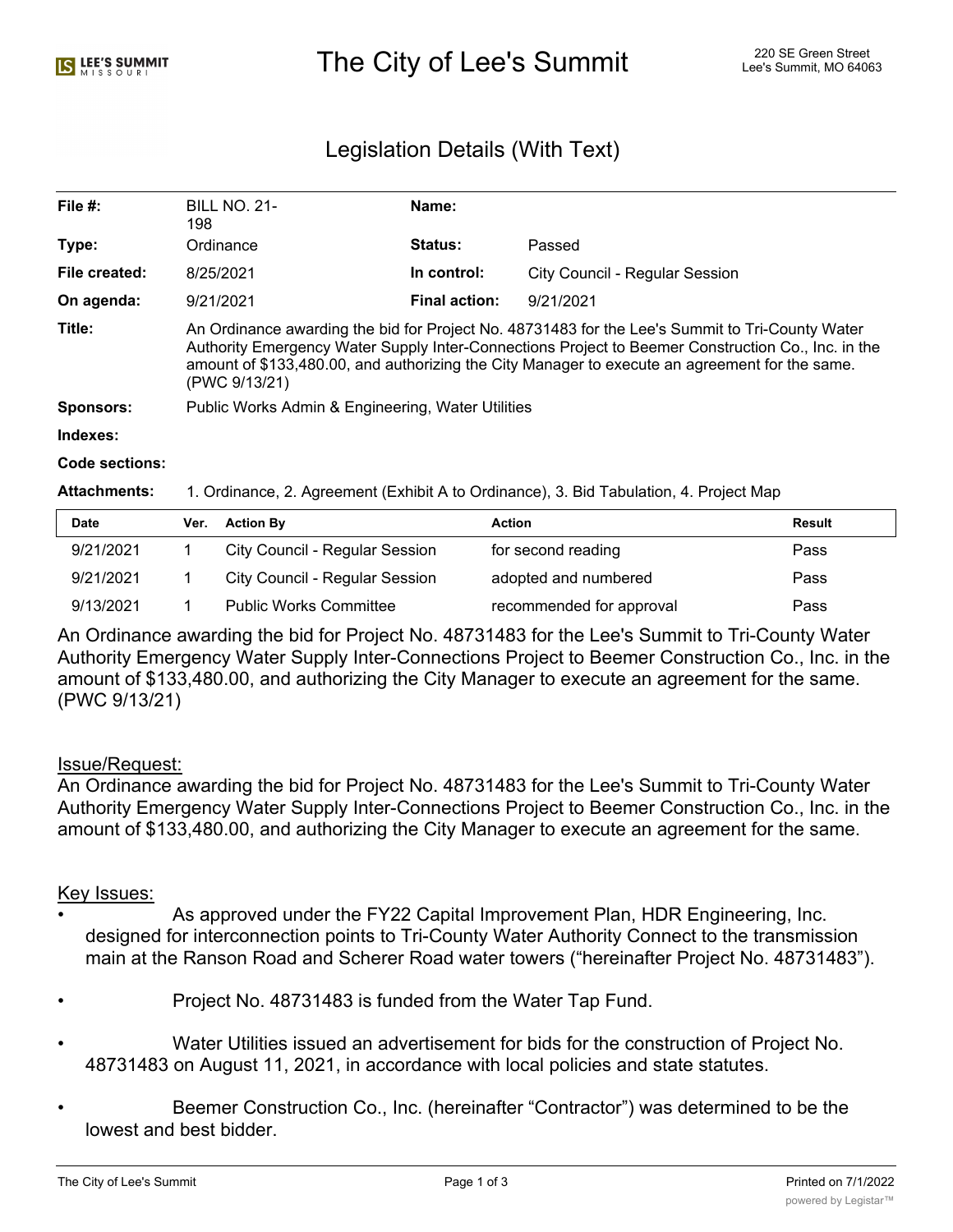• City desires to enter in an Agreement with Contractor to construct Project No. 48731483.

## Proposed Committee Motion:

I move to recommend to City Council approval of an Ordinance awarding the bid for Project No. 48731483 for the Lee's Summit to Tri-County Water Authority Emergency Water Supply Inter-Connections Project to Beemer Construction Co., Inc. in the amount of \$133,480.00, and authorizing the City Manager to execute an agreement for the same.

## Proposed City Council Motion:

FIRST MOTION: I move for a second reading of an Ordinance awarding the bid for Project No. 48731483 for the Lee's Summit to Tri-County Water Authority Emergency Water Supply Inter-Connections Project to Beemer Construction Co., Inc. in the amount of \$133,480.00, and authorizing the City Manager to execute an agreement for the same.

SECOND MOTION: I move for adoption of an Ordinance awarding the bid for Project No. 48731483 for the Lee's Summit to Tri-County Water Authority Emergency Water Supply Inter-Connections Project to Beemer Construction Co., Inc. in the amount of \$133,480.00, and authorizing the City Manager to execute an agreement for the same.

## Background:

In 2017, a Tri-County water transmission main was installed across the City of Lee's Summit. The 16 -inch transmission main passes near the Ranson Road Water Tower and the Scherer Road Water Tower. This project will install emergency interconnections between the two water systems at the Ranson Tower and the Scherer Tower. The improvements at each location consist of 16-inch piping and valving to accommodate future flow meters and vaults. Both the Tri-County Water Authority and the City of Lee's Summit Water Utilities Department consider installing these emergency interconnections beneficial to providing an adequate supply of safe drinking water to customers in Lee's Summit and customers of Tri-County Water Authority.

## Impact/Analysis:

Water Utilities advertised for bids for Project No. 48731483 on August 11, 2021. Potential bidders were notified through QuestCDN and on the City website. Four (4) responsive bids were received by the bid opening date of September 1, 2021 (one was rejected due to not providing signed bid bond documentation). City staff reviewed the bids and Beemer Construction Co., Inc. was determined to be the lowest and most responsible bidder.

## Timeline:

Work to commence after October 1, 2021. 60 days to substantial completion and 90 days for final payment.